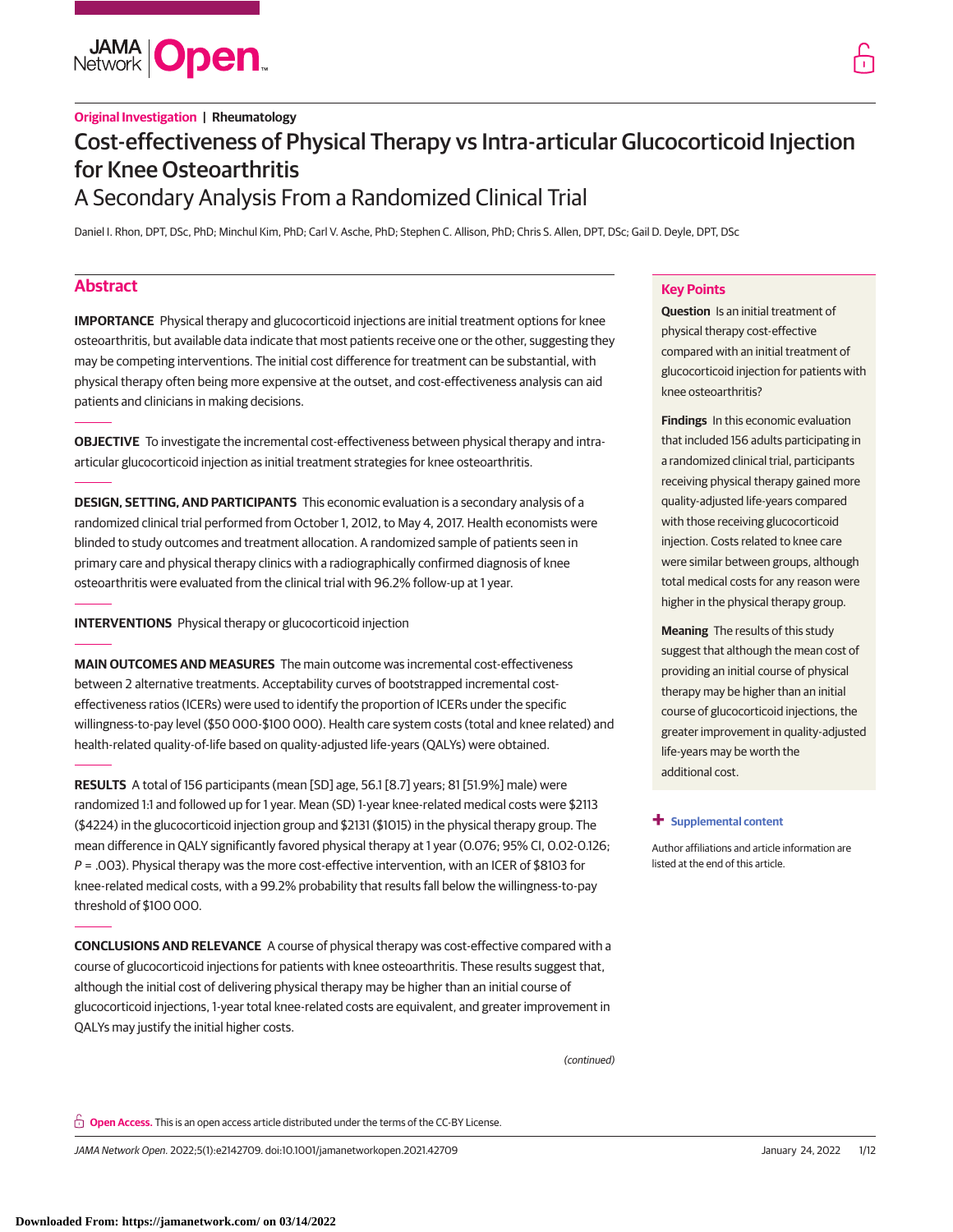# Abstract (continued)

**TRIAL REGISTRATION** ClinicalTrials.gov Identifier: [NCT01427153](https://www.clinicaltrials.gov/ct2/show/NCT01427153)

JAMA Network Open. 2022;5(1):e2142709. doi[:10.1001/jamanetworkopen.2021.42709](https://jama.jamanetwork.com/article.aspx?doi=10.1001/jamanetworkopen.2021.42709&utm_campaign=articlePDF%26utm_medium=articlePDFlink%26utm_source=articlePDF%26utm_content=jamanetworkopen.2021.42709)

# **Introduction**

Osteoarthritis is the most common type of arthritis, accounting for a disproportionate level of disability and health care expenditures worldwide. It is the eighth most expensive of 154 health conditions to manage in the US, costing more than \$80 billion in 2016.<sup>1</sup> The knee is one of the more common joints affected by osteoarthritis, with its prevalence doubling during the last 70 years.<sup>2</sup> Knee osteoarthritis may begin early in life and progresses slowly, providing opportunities for nonsurgical treatment options.<sup>3</sup>

Effective nonsurgical treatment options are available for knee OA that should be considered before surgery. The American College of Rheumatology provides guidelines that include 6 strongly and 8 conditionally recommended nonpharmacological interventions, as well as 3 strongly and 4 conditionally recommended pharmacological treatments.<sup>4</sup> With so many choices, patients and clinicians often find it challenging to establish optimal treatment plans. One critical component for decision-making is the cost and accessibility of the intervention.

Physical therapy and intra-articular glucocorticoid injections are common treatments for knee osteoarthritis. Data from large health care systems suggest that they are infrequently delivered together,<sup>5,6</sup> indicating that patients or their practitioners are more likely to choose one or the other. Exercise therapy, a core nonpharmacological intervention for knee osteoarthritis, is a staple of physical therapy programs. Manual therapy also has proven to be an effective treatment in several clinical trials.<sup>7-9</sup> A single glucocorticoid injection typically delivered during the same consultation with the diagnosing clinician may be initially less expensive and less time intensive than a course of physical therapy. However, there is concern that glucocorticoid injections may accelerate degenerative changes in the longer term and may not add to the benefit of physical therapy in the short term.<sup>10-13</sup> Consideration for both short- and longer-term outcomes, treatment risks and adverse effects, and the downstream effect of each treatment choice should influence and inform these decisions instead of initial cost alone. Value is defined by the cost incurred to generate a change in outcome.<sup>14</sup> Some interventions with lower initial costs may not carry that cost-effectiveness into the long term. Although physical therapy was clinically more effective than glucocorticoid injection in a recent trial,<sup>15</sup> a typical course is usually more costly than a single injection (\$99-\$172 for a primary care office visit and injection procedure and \$557-\$919 for a low-complexity physical therapy evaluation and 7 additional physical therapy sessions consisting of manual therapy and 30 minutes of exercise per the 2020 Medicare Physician Fee Schedule).<sup>16</sup> Given the high prevalence of knee osteoarthritis and the frequency of practical decisions made about best treatment options, we aimed to assess the cost-effectiveness of physical therapy compared with glucocorticoid injection from the health care perspective.

# **Methods**

# **Overview**

We conducted an economic evaluation using patient-level data from a randomized clinical trial<sup>15</sup> that captured health care system costs, including knee-specific care costs, and quality-adjusted lifeyears (QALYs), which is a 2-dimensional metric that incorporates both health-related quality of life and survival. We used the Panel on Cost-Effectiveness in Health and Medicine guidelines for conducting the cost-effectiveness studies<sup>17,18</sup> as well as the Consolidated Health Economic Evaluation Reporting Standards [\(CHEERS\)](http://www.equator-network.org/reporting-guidelines/cheers/) reporting guideline<sup>19</sup> to guide reporting of these results.

 $\bigcap$  JAMA Network Open. 2022;5(1):e2142709. doi:10.1001/jamanetworkopen.2021.42709 (Berlined) January 24, 2022 2/12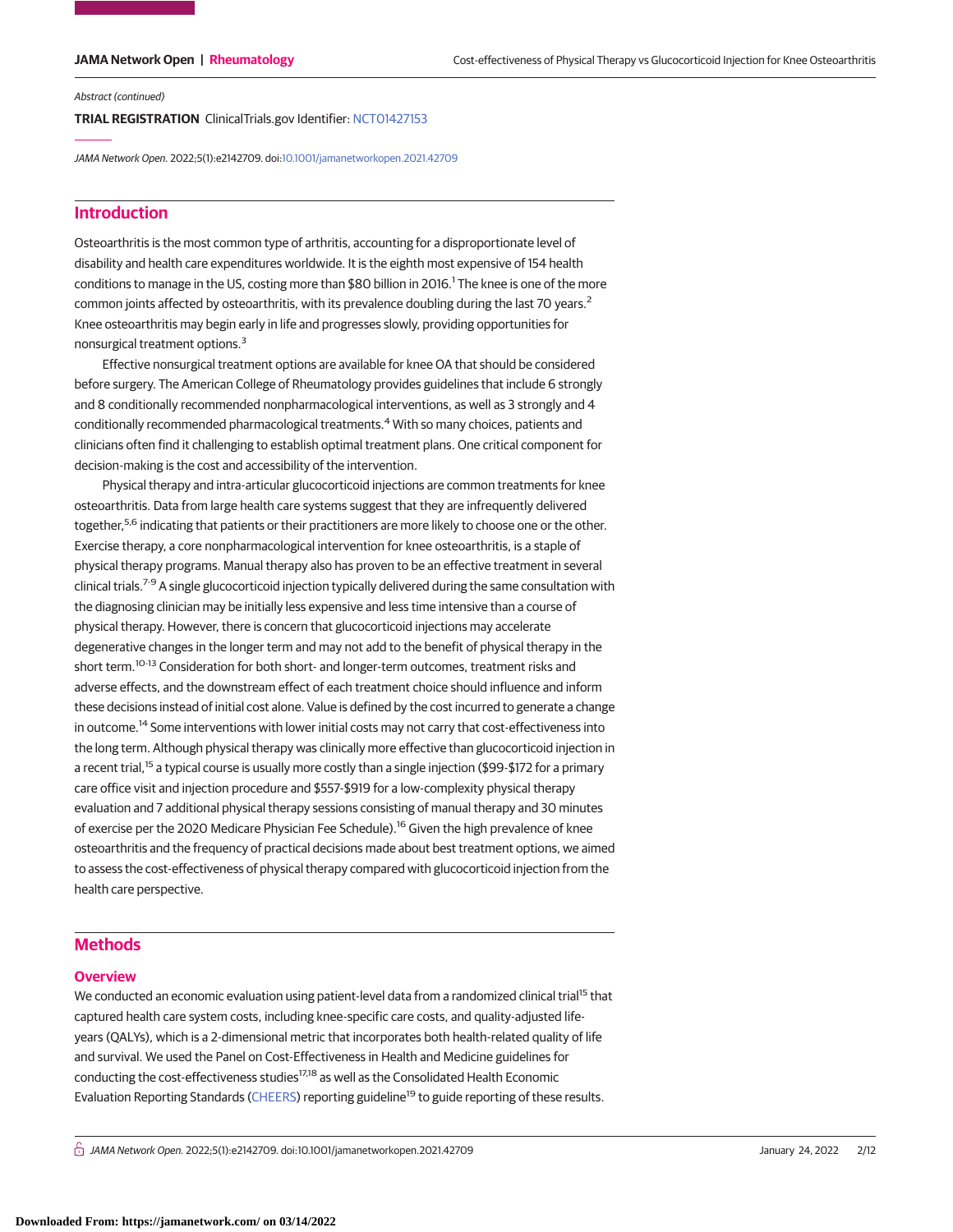Although we noted a priori that we would capture health care use and compare it between groups in our published protocol,<sup>20</sup> we did not formally establish a statistical plan for the cost-effectiveness analysis at that time. Therefore, this evaluation should be considered an unplanned secondary analysis. The health economist and team of statisticians were blinded to the results of the primary study, and the original publication was not published before they planned and performed these analyses. The statistical analysis plan was developed and finalized before receipt of any data. This case analysis comes from the health care perspective rather than payer or societal perspective. The health care perspective includes both current and future costs of care, both related and unrelated to the condition.<sup>21</sup> The exception is that out-of-pocket costs were not assessed; however, there is no copayment for care in military treatment facilities, making this potentially less relevant. All participants provided written informed consent. All data were deidentified. Ethics approval was granted for the trial by the Army Pacific Health Command Institutional Review Board.

# **Data**

The full results of the 1-year randomized clinical trial were previously reported.<sup>15</sup> Briefly, we recruited patients who met clinical and radiographic criteria for the presence of knee osteoarthritis established by the American College of Rheumatology<sup>21</sup> from October 1, 2012, to May 4, 2017, at 2 large military hospitals in the US. Patients were followed up until May 5, 2018. Subsequently, we randomly assigned participants to receive a management strategy that consisted of intra-articular glucocorticoid injections ( $n = 78$ ) or physical therapy ( $n = 78$ ), and the primary outcome was the difference in Western Ontario and McMaster Universities Osteoarthritis Index (WOMAC) total score at 1 year. We also collected WOMAC scores at 4, 6, and 26 weeks. Specific details of the treatment in each arm are reported in the published protocol and trial manuscript.<sup>15,20</sup> Baseline characteristics of the cohort are described in **Table 1**.

# **Costs**

We used the Military Health System Data Repository (MDR) to source all costs of care. The MDR captures care for all outpatient and inpatient encounters, ancillary services (radiology and laboratory tests), and pharmacy transactions from military and civilian clinics where TRICARE (the health care

| Table 1. Descriptive and Demographic Variables of the 2 Groups at Baseline |                                |                    |                                |                                               |  |  |  |  |  |
|----------------------------------------------------------------------------|--------------------------------|--------------------|--------------------------------|-----------------------------------------------|--|--|--|--|--|
| Variable                                                                   |                                | All<br>$(n = 156)$ | Physical therapy<br>$(n = 78)$ | <b>Glucocorticoid injection</b><br>$(n = 78)$ |  |  |  |  |  |
| Continuous variables, mean (SD)                                            |                                |                    |                                |                                               |  |  |  |  |  |
| Age, y                                                                     |                                | 56.1(8.7)          | 56.3(9.2)                      | 56.0(8.2)                                     |  |  |  |  |  |
| <b>BMI</b>                                                                 |                                | 31.5(5.6)          | 31.4(5.1)                      | 31.6(6.1)                                     |  |  |  |  |  |
| Baseline WOMAC score (total<br>score)                                      |                                | 108.0 (44.7)       | 108.8(47.1)                    | 107.1(42.4)                                   |  |  |  |  |  |
| Duration of symptoms, mo                                                   |                                | 92.5 (107.2)       | 100.0(122.7)                   | 85.0 (89.2)                                   |  |  |  |  |  |
|                                                                            | Categorical variables, No. (%) |                    |                                |                                               |  |  |  |  |  |
| Sex                                                                        |                                |                    |                                |                                               |  |  |  |  |  |
| Male                                                                       |                                | 81 (51.9)          | 41(52.6)                       | 40(51.3)                                      |  |  |  |  |  |
| Female                                                                     |                                | 75(48.1)           | 37(47.4)                       | 38 (48.7)                                     |  |  |  |  |  |
| Smoker                                                                     |                                | 8(5.1)             | 5(6.4)                         | 3(3.8)                                        |  |  |  |  |  |
| Beneficiary category                                                       |                                |                    |                                |                                               |  |  |  |  |  |
| Active duty <sup>a</sup>                                                   |                                | 41(26.2)           | 20(25.6)                       | 21(26.9)                                      |  |  |  |  |  |
|                                                                            | Retired service member         | 54 (34.6)          | 28(35.9)                       | 26(33.3)                                      |  |  |  |  |  |
|                                                                            | Family member or dependent     | 61(39.1)           | 29(37.2)                       | 32(41.0)                                      |  |  |  |  |  |
|                                                                            | Kellgren-Lawrence gradeb       |                    |                                |                                               |  |  |  |  |  |
| $\mathbf{1}$                                                               |                                | 6(3.8)             | 5(6.4)                         | 1(1.3)                                        |  |  |  |  |  |
| $\overline{2}$                                                             |                                | 68 (43.6)          | 26(33.3)                       | 42 (53.8)                                     |  |  |  |  |  |
| 3                                                                          |                                | 59 (37.8)          | 34(43.6)                       | 25(32.1)                                      |  |  |  |  |  |
| $\overline{4}$                                                             |                                | 23(14.7)           | 13(16.7)                       | 10(12.8)                                      |  |  |  |  |  |

Abbreviations: BMI, body mass index (calculated as weight in kilograms divided by height in meters squared); WOMAC, Western Ontario and McMaster Universities Arthritis Index.

a Includes reserve or national guard on active duty.

**b** Radiographic measures of severity are as follows: grade 1, doubtful joint space narrowing and possible osteophytic lipping; grade 2, definite osteophytes and possible joint space narrowing; grade 3, moderate multiple osteophytes, definite narrowing of joint space, and some sclerosis and possible deformity of bone ends; and grade 4, large osteophytes, marked narrowing of joint space, severe sclerosis, and definite deformity of bone ends.

 $\stackrel{\frown}{\Box}$  JAMA Network Open. 2022;5(1):e2142709. doi:10.1001/jamanetworkopen.2021.42709 (Reprinted) January 24, 2022 3/12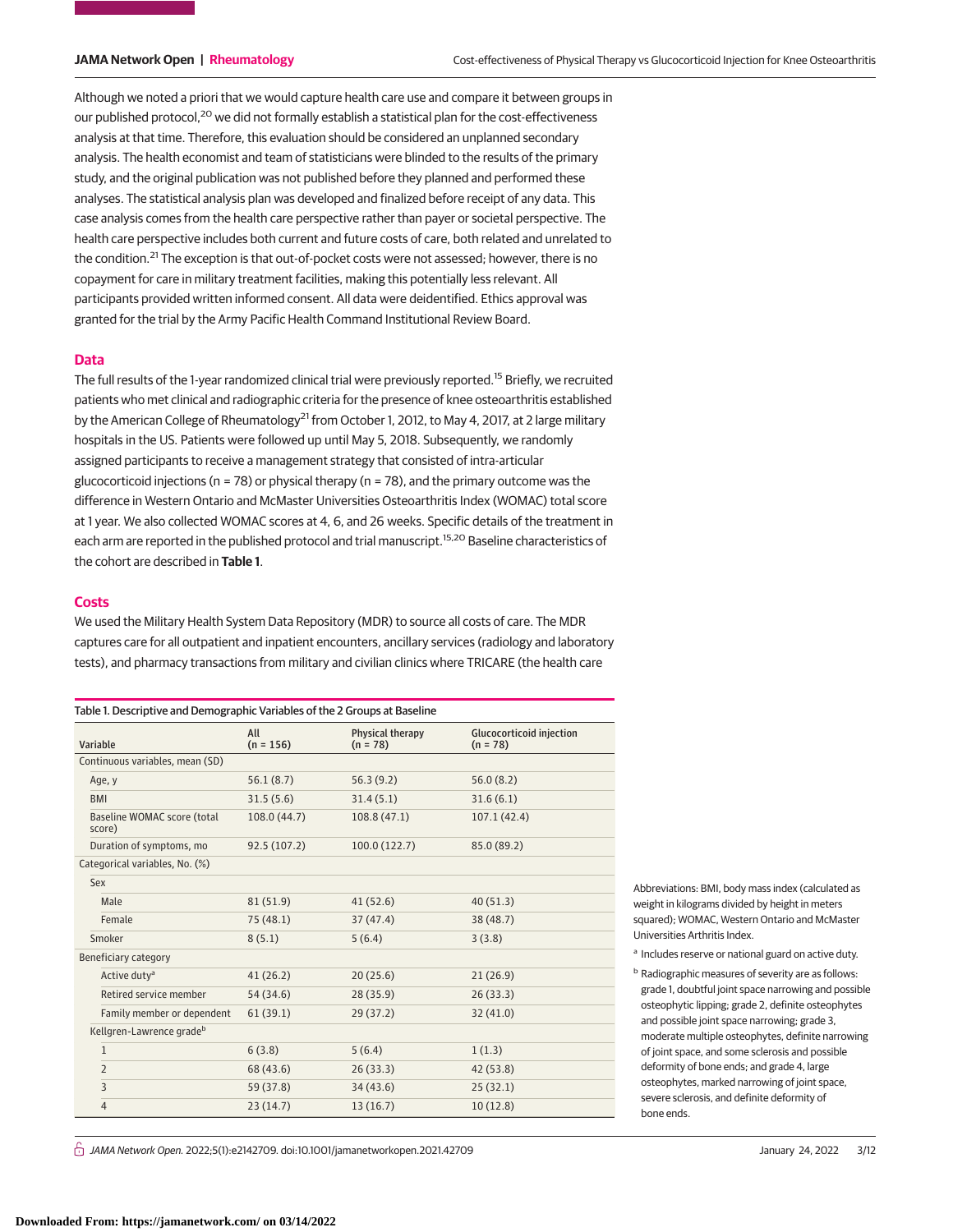system of the US Department of Defense) is the payer. The Military Health System is a closed, singlepayer government health system, where typically less than 3% of patients younger than 65 years carry other health insurance.<sup>22</sup> Patients in this study had no copayments, which allowed capture of all medical care that was sought by each participant. Exceptions could include care not covered and paid fully out-of-pocket, such as massage therapy or chiropractic services. Although there is no actual exchange of money for care in military facilities, each element of care is assigned a predetermined value and price by the US Defense Health Agency, which is reported in the MDR, to facilitate budgeting and business case analyses. We used these cost values for care in military facilities and costs actually paid by TRICARE for all care in-network facilities. We identified knee-related care through the use of the International Classification of Diseases, Ninth Revision (ICD-9) and International Statistical Classification of Diseases and Related Health Problems, Tenth Revision (ICD-10) diagnosis codes, as well as relevant procedures based on Current Procedural Terminology (CPT) codes. Both diagnoses and procedure codes used are listed in the eAppendix in the [Supplement.](https://jama.jamanetwork.com/article.aspx?doi=10.1001/jamanetworkopen.2021.42709&utm_campaign=articlePDF%26utm_medium=articlePDFlink%26utm_source=articlePDF%26utm_content=jamanetworkopen.2021.42709) Although care spanned a 6-year period, because participants were evenly randomized during this period, we did not make annual adjustments for costs. We created 2 cost outcomes: (1) total costs specifically for knee-related medical care and (2) total medical costs for any reason.

The adjusted generalized linear model with γ distribution and log link was used, controlling for age, sex, body mass index, smoking status, and Kellgren-Lawrence radiographic severity score.<sup>23</sup> Estimated marginal means with 95% CIs were reported.

# **Effectiveness**

Effectiveness was measured using QALYs. We used an established mapping algorithm to generate EuroQol 5-Dimension (EQ-5D) health utilities from the WOMAC scores at all time points used in the trial (baseline, 4 weeks, 8 weeks, 26 weeks, and 1 year).<sup>24</sup> The EQ-5D is used to assess the perceived limitations of an individual related to mobility, self-care, regular daily activities, discomfort or pain, and anxiety or depression.<sup>25</sup> The utility score was calculated for each individual anchored from 0 (death) to 1 (perfect health). The QALY was calculated from estimated EQ-5D at the 1-year interval as follows: QALY = baseline EQ-5D + [(1-year EQ-5D − baseline EQ-5D)/2]. The effectiveness analysis was conducted using an adjusted generalized linear model, reporting estimated marginal means with 95% CIs.

# **Cost-effectiveness**

By comparing between treatment arms, the costs and QALYs were assessed at 1-year follow-up, using conventional decision rules and estimating incremental cost-effectiveness ratios (ICERs) as appropriate. The ICERs were calculated by dividing the difference in costs between both interventions by differences in effectiveness between both interventions. Although the effectiveness of physical therapy was superior in the original trial,<sup>15</sup> a typical course of physical therapy may initially be more expensive and usually requires more resources (eg, additional visits). Therefore, we assessed whether an initial treatment choice of physical therapy could be costeffective compared with an initial choice of glucocorticoid injection. The goal was to determine the incremental cost per effectiveness obtained. This goal was accomplished by calculating the incremental cost divided by the incremental effectiveness to derive the ICER.

The willingness-to-pay (WTP) estimates usually vary by country, with more developed countries often willing to pay more for improvements in QALYs. Although there is no universal consensus for what ICER threshold should be used in the US, we used the threshold of \$100 000 per QALY because it is commonly used in the US, particularly with osteoarthritis populations,<sup>26-28</sup> with compelling arguments to justify it as the minimum threshold.<sup>29,30</sup> To express the most cost-effective strategy of the base case in US dollars, we used the net monetary benefit framework to demonstrate the net benefit of each strategy (net monetary benefit = [incremental effectiveness × WTP] – incremental cost). A positive value indicates the intervention is cost-effective at the given WTP level.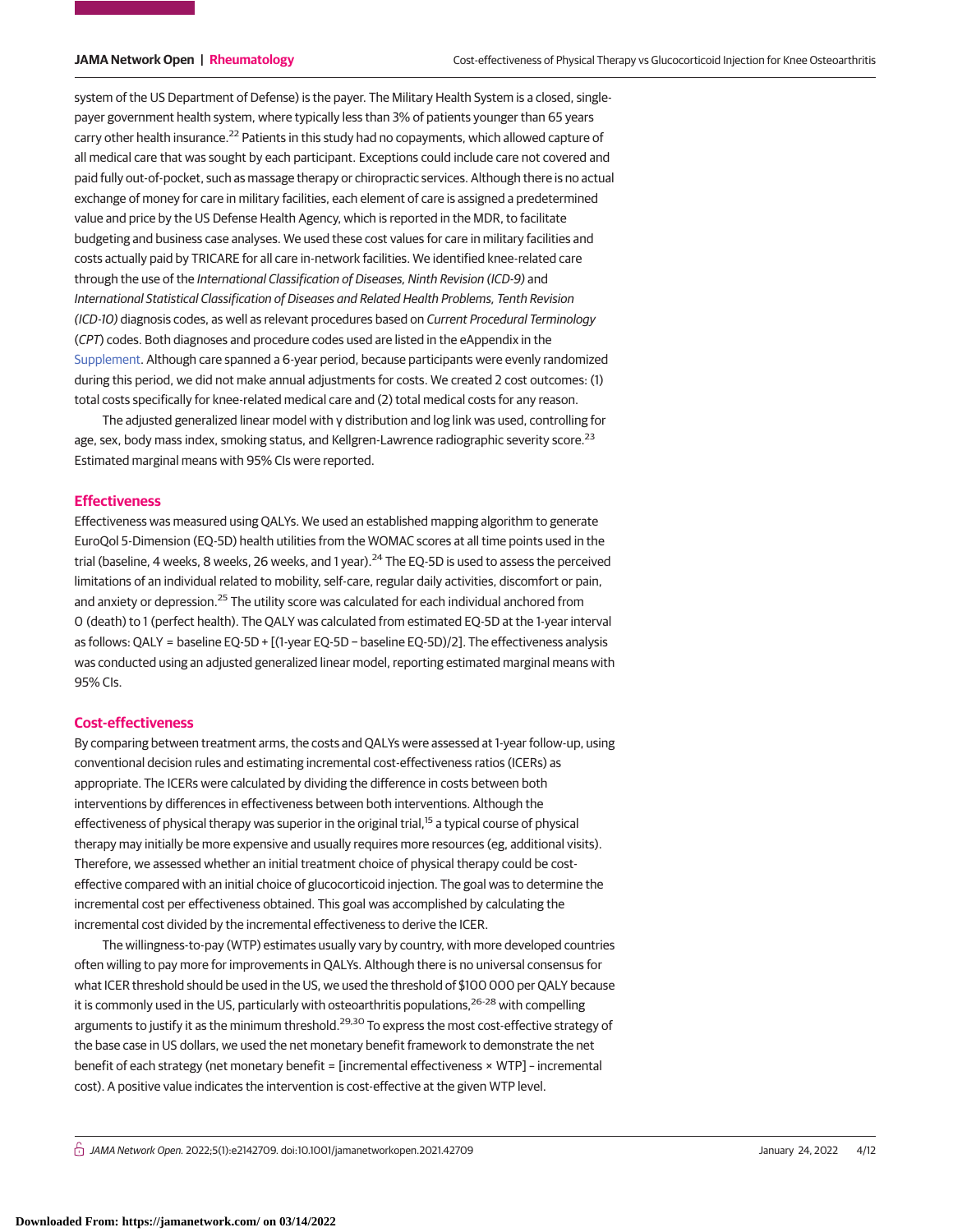### **Missing Data**

Because this is a closed, single-payer government system, we assumed that lack of medical encounters within MDR indicated that the care did not happen, and therefore there were no missing health care utilization data. The MDR has a robust data validation system in which data are imported daily from more than 260 sources worldwide and missing elements are continuously validated across other data sources for 90 days before the validated variable is turned from raw to final+. We pulled all data 90 days after the last participant reached the 1-year mark to ensure final validated data for every individual. We assumed that missing data for the outcomes (WOMAC and subsequent EQ-5D estimation) were missing completely at random (MCAR) and tested this assumption using the Little MCAR test.

# **Uncertainty**

To manage the uncertainty associated with this calculation, we used a bootstrapping method composed of 1000 replications to obtain a 95% CI of the ICER. The resulting acceptability curve of these bootstrapped ICERs show the proportions of ICERs under the WTP level.

# **Sensitivity Analysis**

We planned a priori a series of sensitivity analyses. First, we considered 2 alternate mapping algorithms to establish health utilities from the WOMAC.<sup>31,32</sup> For the third analysis, we considered only individuals for whom there were complete follow-up data at 1 year (complete case analysis; N = 150). The fourth and fifth analyses excluded patients who received treatment from the other arm (7 from the physical therapy arm received an injection; 14 from the injection arm received physical therapy).

# **Statistical Analysis**

The statistical significance level was set at 2-sided  $P < .05$ . The statistical analyses were conducted using Stata software, version 12 (StataCorp LLC).

# **Results**

A total of 156 participants (mean [SD] age, 56.1 [8.7] years; 81 [51.9%] male) were randomized 1:1 and followed up for 1 year. Six participants did not provide outcomes data at 1 year (5 in the injection group; 1 in the physical therapy group). For those individuals, we used multiple imputation (Markov chain Monte Carlo method, 20 iterations), $33$  using other follow-up time points as predictors in the imputation model. Every participant had at least 3 of the 5 total data time points. The Little MCAR test suggested that data were indeed missing at random (169.9, P = .51). Baseline variables and demographic characteristics of each group are given in Table 1. The impact inventory recommended for report with cost-effectiveness analysis 11 is found in eTable 1 in the [Supplement.](https://jama.jamanetwork.com/article.aspx?doi=10.1001/jamanetworkopen.2021.42709&utm_campaign=articlePDF%26utm_medium=articlePDFlink%26utm_source=articlePDF%26utm_content=jamanetworkopen.2021.42709) Four participants (all in the glucocorticoid injection group) had knee surgery during the 1-year follow-up. Most participants in the glucocorticoid injection group received more than 1 injection (mean, 2.6).

The difference in QALYs between groups was statistically significant, with participants in the physical therapy group gaining 0.08 more QALYs than those in the corticosteroid injection group (95% CI, 0.02-0.13; P = .03) (**Table 2**). Unadjusted model results are present in eTable 2 in the [Supplement.](https://jama.jamanetwork.com/article.aspx?doi=10.1001/jamanetworkopen.2021.42709&utm_campaign=articlePDF%26utm_medium=articlePDFlink%26utm_source=articlePDF%26utm_content=jamanetworkopen.2021.42709)

Mean (SD) knee-related medical costs for the 1-year follow-up were similar between groups (\$2113 [\$4224] for glucocorticoid group; \$2131 [\$1015) for physical therapy) when unadjusted for any covariates (eTable 2 in the [Supplement\)](https://jama.jamanetwork.com/article.aspx?doi=10.1001/jamanetworkopen.2021.42709&utm_campaign=articlePDF%26utm_medium=articlePDFlink%26utm_source=articlePDF%26utm_content=jamanetworkopen.2021.42709).15 These values included the trial intervention costs. When the costs were adjusted for age, body mass index, female sex, smoking status, and radiographic severity, however, participants in the physical therapy group spent an adjusted mean of \$615 more than those in the glucocorticoid injection group, but the mean difference was not significant (95% CI, –\$34 to \$1263; P = .06) (Table 2). When it came to total medical costs for any reason, participants in

 $\bigcap$  JAMA Network Open. 2022;5(1):e2142709. doi:10.1001/jamanetworkopen.2021.42709 (Berlined) January 24, 2022 5/12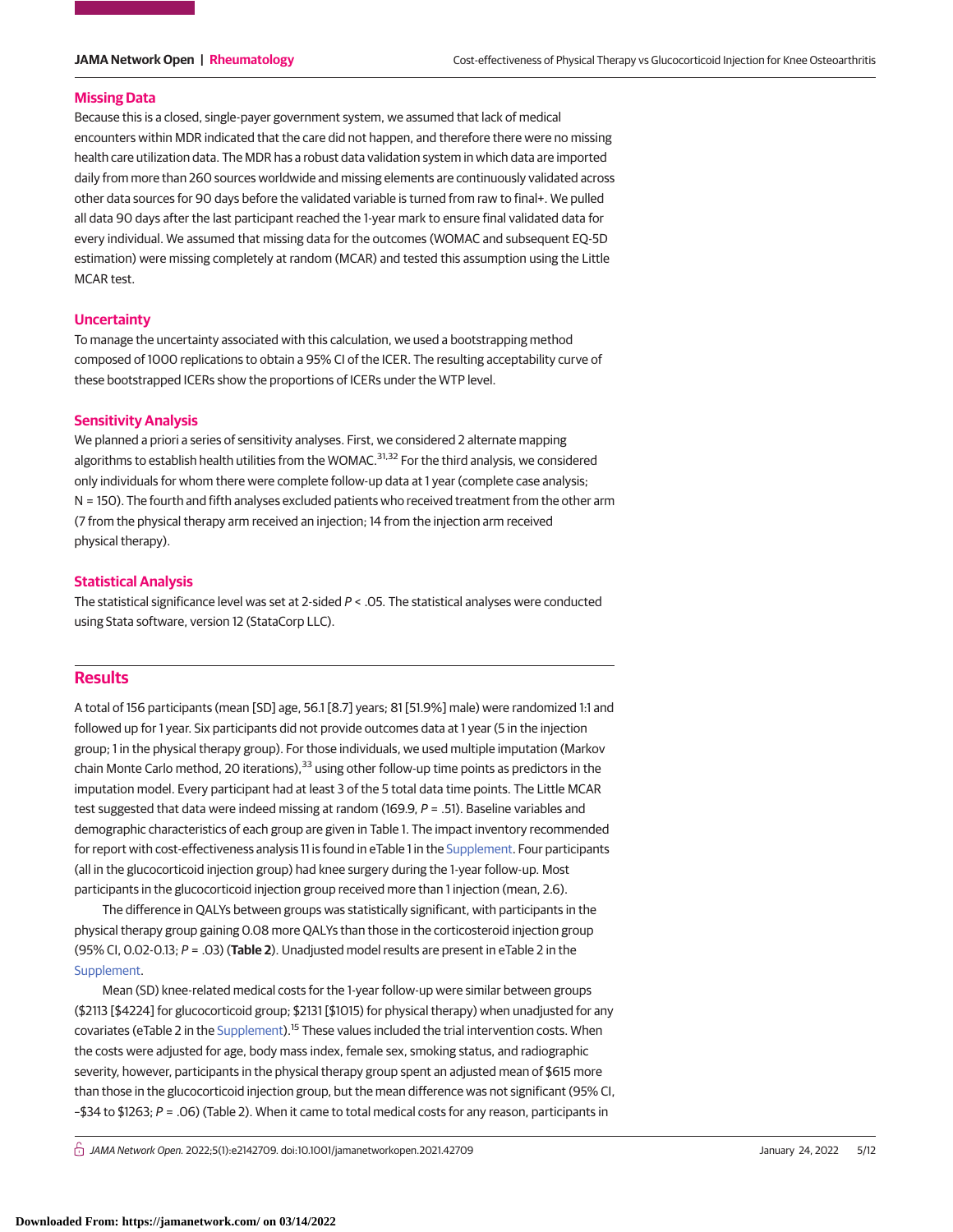the physical therapy group spent an adjusted mean of \$2145 more than participants in the glucocorticoid injection group (95% CI, \$12-\$4279; P = .049) (Table 2).

# **Cost-effectiveness**

Patients in the physical therapy group had a mean QALY of 0.076 more at a mean cost of \$615 higher for knee-related medical costs than patients in the injection group, resulting in an ICER of \$8103 per QALY. The ICER was \$28 271 per QALY when it came to total medical costs for any reason. Both of these are much less than the common WTP thresholds of \$50 000 and \$100 000, suggesting that physical therapy is a cost-effective intervention despite higher initial costs than glucocorticoid injection. To address uncertainty, we obtained 1000 ICERs with bootstrapping that provided an ICER of \$8782 per QALY in respect to knee-related medical costs and an ICER of \$28 172 per QALY in respect to total medical costs for any reason (**Figure 1**). Our cost-effectiveness acceptability curve indicated that 99.2% of 1000 bootstrapped ICERs for knee-related costs and 97.2% for total medical costs for any reason were acceptable at the WTP threshold of \$100 000 (**Figure 2**). The zero net monetary benefit threshold was at the WTP threshold \$8103 for knee-related costs and \$28 271 for total medical costs, indicating that physical therapy was cost-effective compared with glucocorticoid injection at any higher WTP level (**Figure 3**). The incremental net monetary benefit at the WTP threshold of \$100 000 was \$6955 for knee-related costs and \$5535 for total medical costs (Figure 3).

# **Sensitivity Analysis**

After performing all 5 sensitivity analyses, the overall conclusions were unchanged (eTable 3 in the [Supplement\)](https://jama.jamanetwork.com/article.aspx?doi=10.1001/jamanetworkopen.2021.42709&utm_campaign=articlePDF%26utm_medium=articlePDFlink%26utm_source=articlePDF%26utm_content=jamanetworkopen.2021.42709) The mean difference in QALYs significantly favored physical therapy in all models. The ICER for knee-related medical costs in these models ranged from \$6079 to \$31 665, all well below the WTP threshold of \$100 000 (eTable 3 and eFigures 1-5 in the [Supplement\)](https://jama.jamanetwork.com/article.aspx?doi=10.1001/jamanetworkopen.2021.42709&utm_campaign=articlePDF%26utm_medium=articlePDFlink%26utm_source=articlePDF%26utm_content=jamanetworkopen.2021.42709). The ICER for total medical costs was below the WTP threshold of \$100 00 for all models (range, \$24 241-\$51 414) except for when using the EQ-5D mapping algorithm by Xie et al<sup>25</sup> (\$107 796; 95% CI, -\$4446 to \$412 770) (eTable 3 and eFigures 4 in the [Supplement\)](https://jama.jamanetwork.com/article.aspx?doi=10.1001/jamanetworkopen.2021.42709&utm_campaign=articlePDF%26utm_medium=articlePDFlink%26utm_source=articlePDF%26utm_content=jamanetworkopen.2021.42709).<sup>32</sup>

# **Discussion**

This economic evaluation is the first study, to our knowledge, to assess the cost-effectiveness of physical therapy when considered as an alternative to glucocorticoid injection. The primary aim was to estimate the economic benefit of one common treatment for knee osteoarthritis over another, given the quality-of-life improvement and cost associated with each. This analysis suggests that an initial strategy of physical therapy is cost-effective at 1 year compared with an initial strategy of glucocorticoid injection, despite being more expensive than a glucocorticoid injection. Considering

# Table 2. Cost-effectiveness Analysis

|                                                            |                                | Corticosteroid            |                           |         |                       | <b>Bootstrapped</b><br>ICER, $^{\circ}$ \$ | Acceptability, %                |                                     | <b>INMB (WTP)</b>             |                              |
|------------------------------------------------------------|--------------------------------|---------------------------|---------------------------|---------|-----------------------|--------------------------------------------|---------------------------------|-------------------------------------|-------------------------------|------------------------------|
| Variable                                                   | Physical therapy<br>$(n = 78)$ | iniection<br>$(n = 78)$   | <b>Difference</b>         | P value | Base case<br>ICER. \$ |                                            | <b>WTP threshold</b><br>of $$0$ | <b>WTP threshold</b><br>of \$50 000 | WTP threshold<br>of \$100 000 | threshold of<br>\$100000, \$ |
| QALYS<br>$(95\% \text{ Cl})^b$                             | 0.76(0.73)<br>to 0.80)         | 0.69(0.65)<br>to $0.72$ ) | 0.08(0.02)<br>to $0.13$ ) | .003    | <b>NA</b>             | <b>NA</b>                                  | <b>NA</b>                       | <b>NA</b>                           | <b>NA</b>                     | <b>NA</b>                    |
| Knee-related<br>cost $(95% Cl)^c$ , \$                     | 2449 (1893)<br>to 3004)        | 1834 (1454<br>to $2213$ ) | $615(-34)$<br>to $1263$ ) | .06     | 8103                  | 8782 (1540)<br>to 34 975)                  | 0.3                             | 98.5                                | 99.2                          | 6955                         |
| <b>Total medical</b><br>cost $(95\%$ CI) <sup>c</sup> , \$ | 8921 (7208)<br>to 10 634)      | 6776 (5476<br>to 8074)    | 2145 (12)<br>to 4279)     | .049    | 28 27 1               | 35 527 (1318 2.0<br>to 206 319)            |                                 | 82.7                                | 97.2                          | 5535                         |

Abbreviations: ICER, incremental cost-effectiveness ratio; NA, not applicable; INMB, incremental net monetary benefit; QALYs, quality-adjusted life-years; WTP, willingness to pay.

<sup>a</sup> The bootstrapping method with 1000 replications.

<sup>b</sup> Generalized linear model controlling for age, body mass index, female sex, smoking status, and Kellgren-Lawrence radiographic severity score.

<sup>c</sup> Generalized linear model with log link and γ distribution controlling for age, body mass index, female sex, smoking status, and Kellgren-Lawrence radiographic severity score.

 $\bigcap$  JAMA Network Open. 2022;5(1):e2142709. doi:10.1001/jamanetworkopen.2021.42709 (Berlined) January 24, 2022 6/12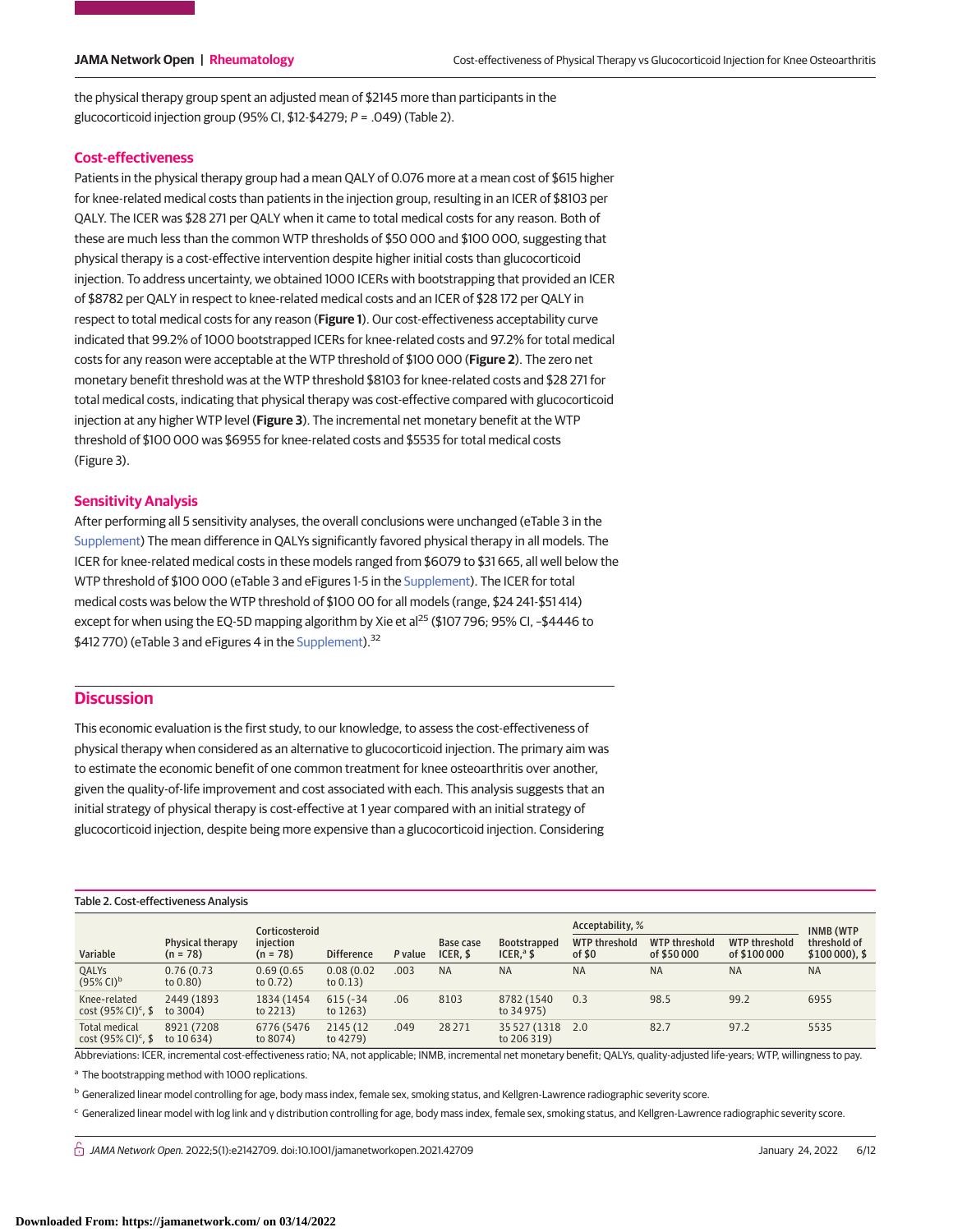all the knee-related care costs during the entire 1-year follow-up, physical therapy resulted in an ICER of \$8103 per QALY, which is well below the minimum WTP threshold of \$100 000.

Costs, in both time and dollars, are likely relevant decision factors driving the use of each treatment. Physical therapy in this trial involved a typical course of 8 visits during 4 weeks, whereas the injection can be delivered during the initial consultation with guidance for 72 hours of reduced patient activity. For individuals who work or have other responsibilities, the idea of 1 injection could appear more favorable than 8 physical therapy sessions. Missing work to attend sessions can initially appear as a greater burden. However, the notion that 1 or more glucocorticoid injections will fix the problem is also not realistic. In this trial, most patients needed multiple injections (mean, 2.6). In our trial, 14 individuals in the injection group eventually went to physical therapy, and 4 individuals underwent surgery. None in the physical therapy group had surgery. This finding could explain some of the higher-than-expected costs in the injection group. Patients should be made aware of these outcomes when considering the 2 treatment options, as well as the short-term efficacy of a single glucocorticoid injection, typically 1 to 6 weeks,<sup>34-36</sup> in addition to the associated risks.<sup>10,11</sup> Patients may be told an injection can reduce acute pain to ensure that physical therapy is tolerable. The shortterm improvement in pain was equal for both interventions in our trial. Prior studies<sup>12,13</sup> have found that adding corticosteroid injections to physical therapy or exercise therapy does not improve outcomes beyond the use of these interventions alone.

Figure 1. Cost-effectiveness Planes and Acceptability Curves for Knee-Related Costs





Filled circles indicate the incremental costeffectiveness ratios, with the solid blue line showing the mean incremental cost-effectiveness ratio. Dotted lines indicate 95% CIs. WTP indicates willingness to pay; QALY, quality-adjusted life-year.

 $\bigcap$  JAMA Network Open. 2022;5(1):e2142709. doi:10.1001/jamanetworkopen.2021.42709 (Berlined) January 24, 2022 7/12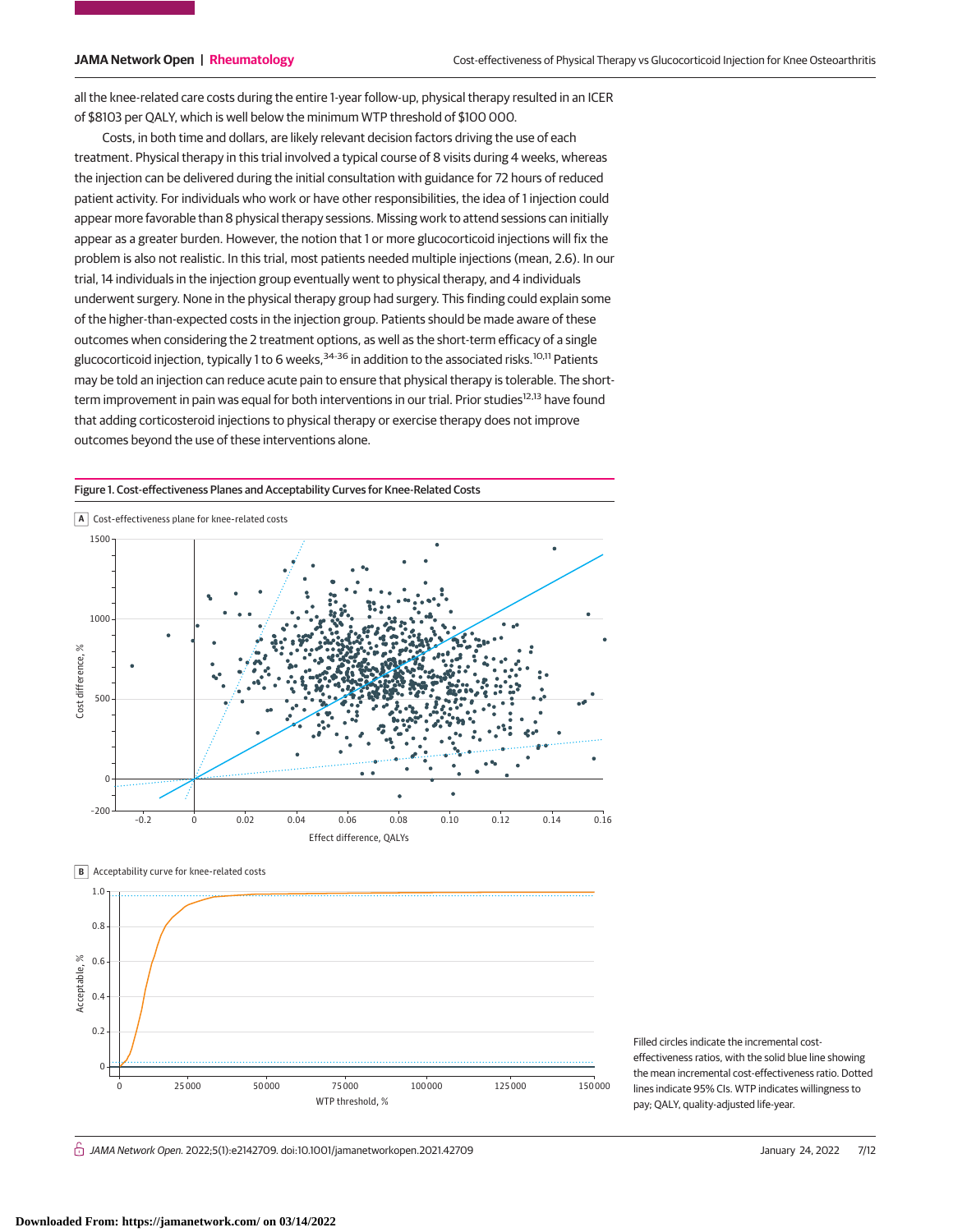Figure 2. Cost-effectiveness Planes and Acceptability Curves for Total Medical Costs (Medical Care for Any Reason)







Filled circles indicate the incremental costeffectiveness ratios, with the solid blue line showing the mean incremental cost-effectiveness ratio. Dotted lines indicate 95% CIs. WTP indicates willingness to pay; QALY, quality-adjusted life-year.



Dotted lines indicate 95% CIs. WTP indicates willingness to pay.

 $\hat{\Box}$  JAMA Network Open. 2022;5(1):e2142709. doi:10.1001/jamanetworkopen.2021.42709 (Reprinted) January 24, 2022 8/12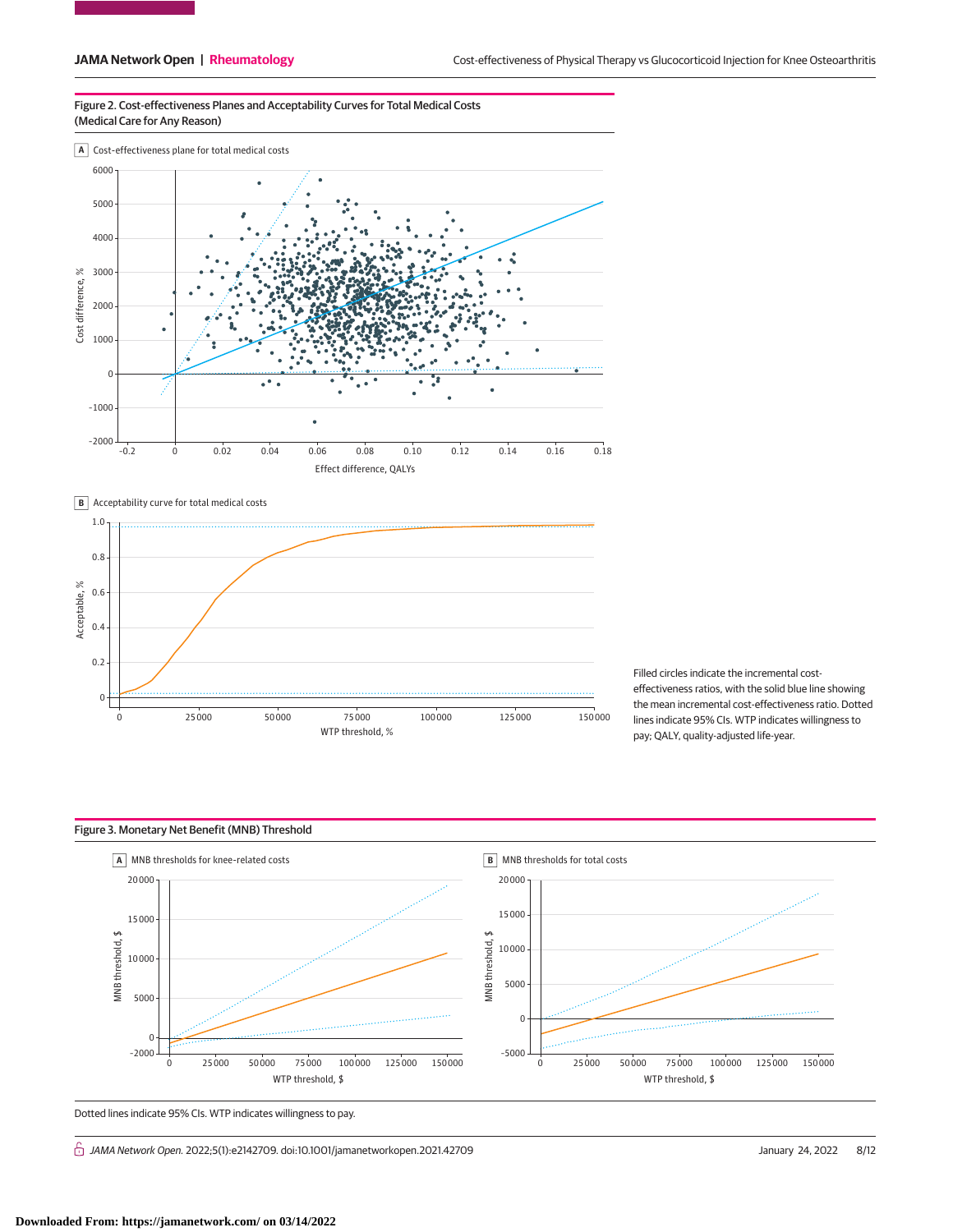Other studies<sup>26,27,37,38</sup> have assessed the cost-effectiveness of physical therapy for knee osteoarthritis. Bove and colleagues<sup>26</sup> compared 4 physical therapy regimens: exercise and manual therapy or exercise alone, each with and without booster treatment sessions. Booster sessions typically consist of 1 to 3 visits that occur several months after the initial physical therapy episode of care to provide additional treatment, check exercises, and provide further reassurance and encouragement. Either treatment group was more cost-effective if it included the booster sessions, despite the additional cost incurred with the extra visits. In similar fashion, our trial also included an option for a booster session for all patients in both the physical therapy and corticosteroid injection arms. Silva et al<sup>27</sup> found a 3-year physical activity program for nonactive patients with knee osteoarthritis to be cost-effective when considering long-term improvements in QALYs and reductions in diabetes and cardiovascular disease severity. The ICER in the study by Bove et al<sup>26</sup> was \$12 900 per QALY gained and was \$16 100 per QALY gained for Silva et al.<sup>27</sup> In a study in New Zealand, $37$  exercise therapy and manual physical therapy were both cost-effective compared with usual care, but the combination of both was not. For the group that received a combination of both, investigators noted time restraints that likely reduced the dosing and potentially the effect size. Those findings are noteworthy, although that study had a different comparator than was used in our study, given that the physical therapy program in our study integrated manual techniques with exercise therapy, and patients received an adequate dose of both. Another study<sup>38</sup> in the UK found 12 sessions of physical therapy to be cost-effective during a 30-month period when compared with usual care.

After a series of robust sensitivity analyses based on various assumptions, our results remained unchanged. Physical therapy remained cost-effective compared with glucocorticoid injection in every sensitivity model associated with knee-related medical costs. When considering total medical costs for any reason, all models except for one found physical therapy to be cost-effective. Although this was only 1 of 6 models, total medical costs for any reason is likely not ideal for measuring costeffectiveness because there is the potential for many additional confounders when considering total health costs for any reason (compared with only knee-related costs). Many of these factors are outside the ability of the research team to control in the analysis (eg, comorbidities or unrelated operations and procedures).

# **Limitations**

We used a single-payer government health system, which can limit the generalizability of these findings to other US health systems. For example, individuals seeking care in military hospitals and clinics do not usually have copayments, and direct cost would not be a barrier to seeking care. Costs of physical therapy can vary widely; therefore, different health plans could affect the costeffectiveness of this intervention. Our focus was on the health care perspective, and as such, we did not capture data from the societal perspective; however, it is likely that the generalizability of results that focus on the societal perspective would also have been limited to this particular setting. Although we had outcomes from the WOMAC available at 5 time points, the costs represented a single value of costs expensed during the entire year and therefore could not be attributed to each of the time points individually. Finally, we used a mapping algorithm to generate EQ-5D values from the WOMAC, and although we conducted multiple sensitivity analyses using several other prominent mapping algorithms, it is possible that results would be different if QALYs were available directly from the EQ-5D. These results need validation in other settings.

# **Conclusions**

A course of physical therapy was a cost-effective intervention compared with a course of glucocorticoid injections for patients enrolled in this trial. Clinicians should consider that although the initial cost of delivering physical therapy may be slightly higher than an initial glucocorticoid injection, the mean improvement in QALYs at 1 year may also be greater with physical therapy. The

 $\bigcap$  JAMA Network Open. 2022;5(1):e2142709. doi:10.1001/jamanetworkopen.2021.42709 (Berlined) January 24, 2022 9/12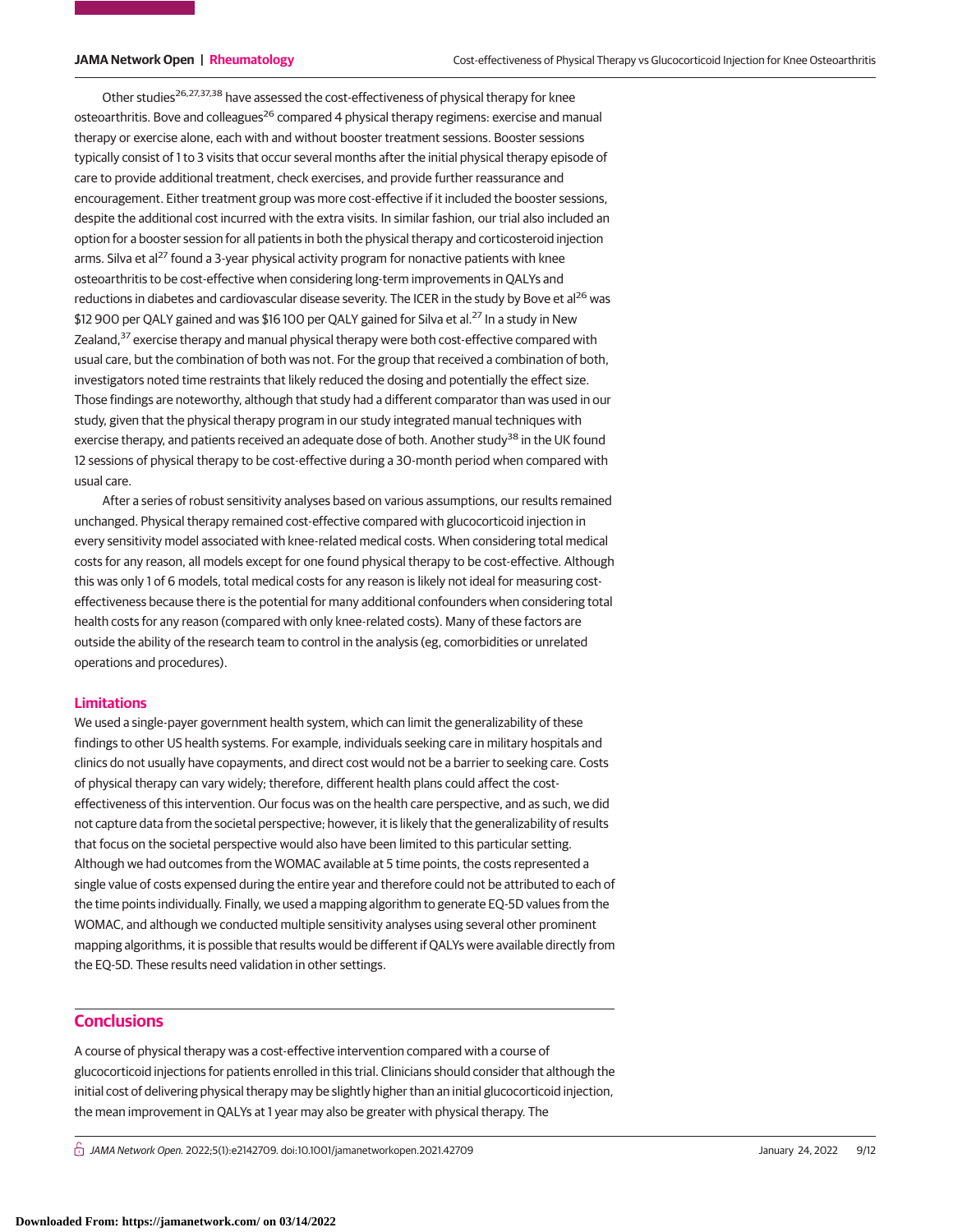combination of superior long-term outcomes, cost-effectiveness, and low risk with physical therapy as provided in this clinical trial provides an additional perspective to inform shared decisionmaking about value-based case between health care practitioners and patients.

# **ARTICLE INFORMATION**

**Accepted for Publication:** November 14, 2021.

**Published:** January 24, 2022. doi[:10.1001/jamanetworkopen.2021.42709](https://jama.jamanetwork.com/article.aspx?doi=10.1001/jamanetworkopen.2021.42709&utm_campaign=articlePDF%26utm_medium=articlePDFlink%26utm_source=articlePDF%26utm_content=jamanetworkopen.2021.42709)

**Open Access:** This is an open access article distributed under the terms of the [CC-BY License.](https://jamanetwork.com/pages/cc-by-license-permissions/?utm_campaign=articlePDF%26utm_medium=articlePDFlink%26utm_source=articlePDF%26utm_content=jamanetworkopen.2021.42709) © 2022 Rhon DI et al.JAMA Network Open.

**Corresponding Author**: Daniel I. Rhon, DPT, DSc, PhD, Department of Rehabilitation Medicine, Brooke Army Medical Center, 3551 Roger Brooke Dr, JBSA Fort Sam Houston, TX 78234 [\(daniel\\_rhon@baylor.edu\)](mailto:daniel_rhon@baylor.edu).

**Author Affiliations:** Department of Rehabilitation Medicine, Brooke Army Medical Center, JBSA Fort Sam Houston, Texas (Rhon, Allison, Deyle); Department of Rehabilitation Medicine, Uniformed Services University of Health Sciences, Bethesda, Maryland (Rhon); Department of Internal Medicine, University of Illinois College of Medicine at Peoria, Peoria (Kim, Asche); Department of Rehabilitation, College of Allied Health Sciences, University of Cincinnati, Cincinnati, Ohio (Allen).

**Author Contributions:** Dr Rhon had full access to all the data in the study and takes responsibility for the integrity of the data and the accuracy of the data analysis.

Concept and design: Rhon, Asche, Allison, Deyle.

Acquisition, analysis, or interpretation of data: Rhon, Kim, Asche, Allen.

Drafting of the manuscript: Rhon, Kim, Asche, Deyle.

Critical revision of the manuscript for important intellectual content: Rhon, Asche, Allison, Allen, Deyle.

Statistical analysis: Kim, Asche, Allison.

Obtained funding: Rhon.

Administrative, technical, or material support: Rhon, Allen, Deyle.

Supervision: Deyle.

**Conflict of Interest Disclosures:** None reported.

**Funding/Support:** This work was supported by award W81XWH-18-1-0788 from the Department of Defense Clinical Rehabilitation Medicine Research Program W81XWH-17-DMRDP-CRMRP-NMSIRRA and in part by grant HU00011920011 from the Uniformed Services University, Department of Physical Medicine & Rehabilitation, Musculoskeletal Injury Rehabilitation Research for Operational Readiness (Dr Rhon).

**Role of the Funder/Sponsor:** The funding sources had no role in the design and conduct of the study; collection, management, analysis, and interpretation of the data; preparation, review, or approval of the manuscript; and decision to submit the manuscript for publication.

**Disclaimer:** The view(s) expressed herein are those of the author(s) and do not reflect the official policy or position of Brooke Army Medical Center, the US Army Medical Department, the US Army Office of the Surgeon General, the Department of the Air Force, the Department of the Army, the Department of Defense, the Uniformed Services University of the Health Sciences, or the US government.

### **REFERENCES**

**1**. Dieleman JL, Cao J, Chapin A, et al. US health care spending by payer and health condition, 1996-2016.JAMA. 2020;323(9):863-884. doi[:10.1001/jama.2020.0734](https://jama.jamanetwork.com/article.aspx?doi=10.1001/jama.2020.0734&utm_campaign=articlePDF%26utm_medium=articlePDFlink%26utm_source=articlePDF%26utm_content=jamanetworkopen.2021.42709)

**2**. Wallace IJ, Worthington S, Felson DT, et al. Knee osteoarthritis has doubled in prevalence since the mid-20th century. Proc Natl Acad SciUSA. 2017;114(35):9332-9336. doi[:10.1073/pnas.1703856114](https://dx.doi.org/10.1073/pnas.1703856114)

**3**. Hussain SM, Neilly DW, Baliga S, Patil S, Meek R. Knee osteoarthritis: a review of management options. Scott Med J. 2016;61(1):7-16. doi[:10.1177/0036933015619588](https://dx.doi.org/10.1177/0036933015619588)

**4**. Kolasinski SL, Neogi T, Hochberg MC, et al. 2019 American College of Rheumatology/Arthritis Foundation guideline for the management of osteoarthritis of the hand, hip, and knee. Arthritis Rheumatol. 2020;72(2): 220-233. doi[:10.1002/art.41142](https://dx.doi.org/10.1002/art.41142)

**5**. Dhawan A, Mather RC III, Karas V, et al. An epidemiologic analysis of clinical practice guidelines for non-arthroplasty treatment of osteoarthritis of the knee. Arthroscopy. 2014;30(1):65-71. doi[:10.1016/j.arthro.](https://dx.doi.org/10.1016/j.arthro.2013.09.002) [2013.09.002](https://dx.doi.org/10.1016/j.arthro.2013.09.002)

 $\bigcap$  JAMA Network Open. 2022;5(1):e2142709. doi:10.1001/jamanetworkopen.2021.42709 (Berlined) January 24, 2022 10/12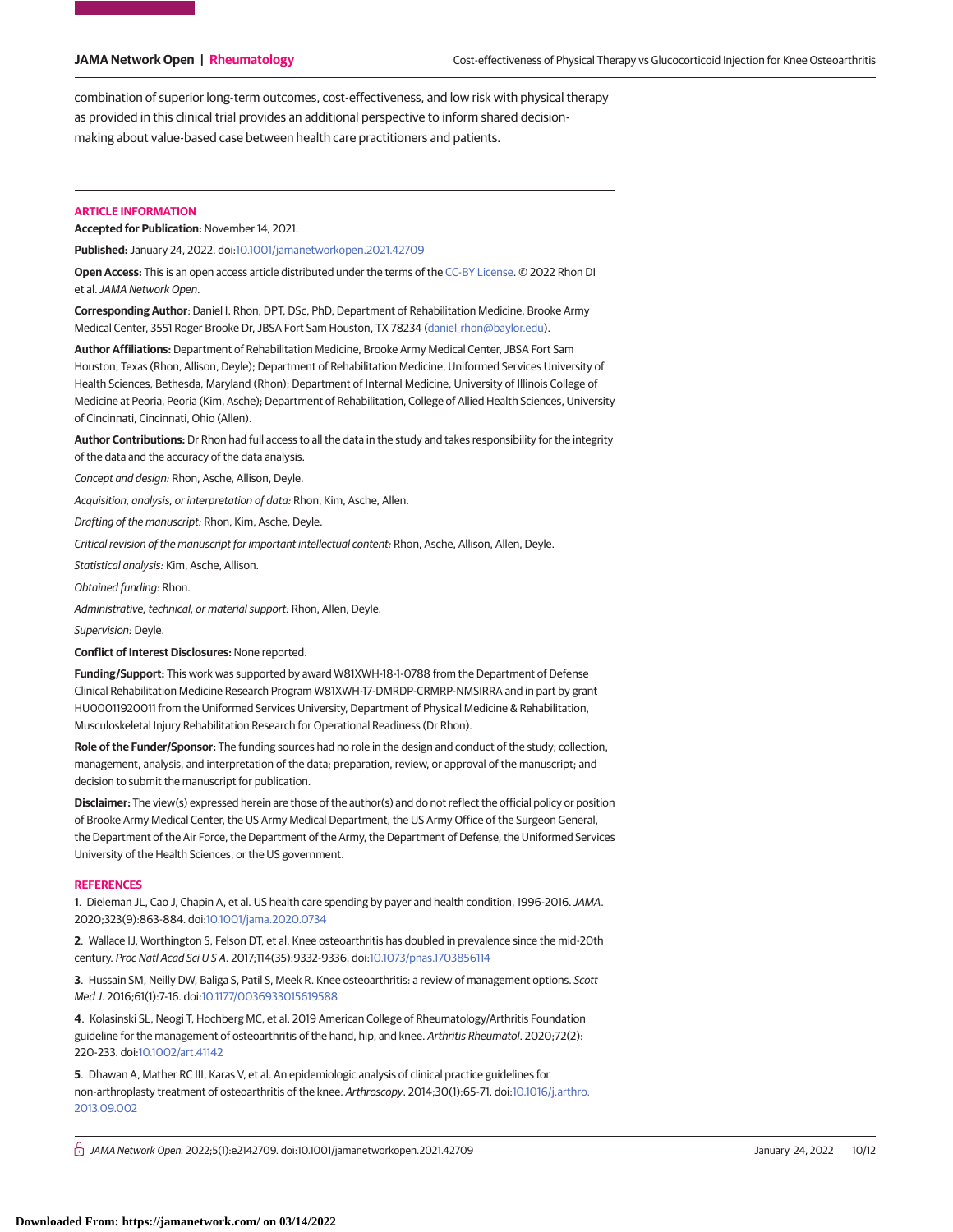**6**. Rhon D, Hando B, Deyle G. Use of physical therapy and corticosteroid injections in the management of knee osteoarthritis in the U.S. military health system. Osteoarthritis Cartilage. 2016;24:S233-S234. doi[:10.1016/j.joca.](https://dx.doi.org/10.1016/j.joca.2016.01.452) [2016.01.452](https://dx.doi.org/10.1016/j.joca.2016.01.452)

**7**. Deyle GD, Henderson NE, Matekel RL, Ryder MG, Garber MB, Allison SC. Effectiveness of manual physical therapy and exercise in osteoarthritis of the knee: a randomized, controlled trial. Ann Intern Med. 2000;132(3): 173-181. doi[:10.7326/0003-4819-132-3-200002010-00002](https://dx.doi.org/10.7326/0003-4819-132-3-200002010-00002)

**8**. Deyle GD, Allison SC, Matekel RL, et al. Physical therapy treatment effectiveness for osteoarthritis of the knee: a randomized comparison of supervised clinical exercise and manual therapy procedures versus a home exercise program. Phys Ther. 2005;85(12):1301-1317. doi[:10.1093/ptj/85.12.1301](https://dx.doi.org/10.1093/ptj/85.12.1301)

**9**. Abbott JH, Robertson MC, Chapple C, et al; MOA Trial team. Manual therapy, exercise therapy, or both, in addition to usual care, for osteoarthritis of the hip or knee: a randomized controlled trial, 1: clinical effectiveness. Osteoarthritis Cartilage. 2013;21(4):525-534. doi[:10.1016/j.joca.2012.12.014](https://dx.doi.org/10.1016/j.joca.2012.12.014)

**10**. Kompel AJ, Roemer FW, Murakami AM, Diaz LE, Crema MD, Guermazi A. Intra-articular corticosteroid injections in the hip and knee: perhaps not as safe as we thought? Radiology. 2019;293(3):656-663. doi[:10.1148/](https://dx.doi.org/10.1148/radiol.2019190341) [radiol.2019190341](https://dx.doi.org/10.1148/radiol.2019190341)

**11**. Wijn SRW, Rovers MM, van Tienen TG, Hannink G. Intra-articular corticosteroid injections increase the risk of requiring knee arthroplasty. Bone Joint J. 2020;102-B(5):586-592. doi[:10.1302/0301-620X.102B5.BJJ-2019-](https://dx.doi.org/10.1302/0301-620X.102B5.BJJ-2019-1376.R1) [1376.R1](https://dx.doi.org/10.1302/0301-620X.102B5.BJJ-2019-1376.R1)

**12**. Soriano-Maldonado A, Klokker L, Bartholdy C, et al. Intra-articular corticosteroids in addition to exercise for reducing pain sensitivity in knee osteoarthritis: exploratory outcome from a randomized controlled trial. PLoS One. 2016;11(2):e0149168. doi[:10.1371/journal.pone.0149168](https://dx.doi.org/10.1371/journal.pone.0149168)

**13**. Henriksen M, Christensen R, Klokker L, et al. Evaluation of the benefit of corticosteroid injection before exercise therapy in patients with osteoarthritis of the knee: a randomized clinical trial.JAMA Intern Med. 2015;175 (6):923-930. doi[:10.1001/jamainternmed.2015.0461](https://jama.jamanetwork.com/article.aspx?doi=10.1001/jamainternmed.2015.0461&utm_campaign=articlePDF%26utm_medium=articlePDFlink%26utm_source=articlePDF%26utm_content=jamanetworkopen.2021.42709)

**14**. What is value-based healthcare? NEJM Catalyst. January 1, 2017. Accessed September 10, 2020. [https://catalyst.](https://catalyst.nejm.org/doi/full/10.1056/CAT.17.0558) [nejm.org/doi/full/10.1056/CAT.17.0558](https://catalyst.nejm.org/doi/full/10.1056/CAT.17.0558)

**15**. Deyle GD, Allen CS, Allison SC, et al. Physical therapy versus glucocorticoid injection for osteoarthritis of the knee. N Engl J Med. 2020;382(15):1420-1429. doi[:10.1056/NEJMoa1905877](https://dx.doi.org/10.1056/NEJMoa1905877)

**16**. Medicare Physician Fee Schedule 2020 CMS-1715-F. Published November 15, 2019. Accessed August 14, 2020. [https://www.cms.gov/Medicare/Medicare-Fee-for-Service-Payment/PhysicianFeeSched/PFS-Federal-](https://www.cms.gov/Medicare/Medicare-Fee-for-Service-Payment/PhysicianFeeSched/PFS-Federal-Regulation-Notices-Items/CMS-1715-F)[Regulation-Notices-Items/CMS-1715-F](https://www.cms.gov/Medicare/Medicare-Fee-for-Service-Payment/PhysicianFeeSched/PFS-Federal-Regulation-Notices-Items/CMS-1715-F)

**17**. Sanders GD, Maciejewski ML, Basu A. Overview of cost-effectiveness analysis.JAMA. 2019;321(14):1400-1401. doi[:10.1001/jama.2019.1265](https://jama.jamanetwork.com/article.aspx?doi=10.1001/jama.2019.1265&utm_campaign=articlePDF%26utm_medium=articlePDFlink%26utm_source=articlePDF%26utm_content=jamanetworkopen.2021.42709)

**18**. Sanders GD, Neumann PJ, Basu A, et al. Recommendations for conduct, methodological practices, and reporting of cost-effectiveness analyses: Second Panel on Cost-Effectiveness in Health and Medicine.JAMA. 2016; 316(10):1093-1103. doi[:10.1001/jama.2016.12195](https://jama.jamanetwork.com/article.aspx?doi=10.1001/jama.2016.12195&utm_campaign=articlePDF%26utm_medium=articlePDFlink%26utm_source=articlePDF%26utm_content=jamanetworkopen.2021.42709)

**19**. Husereau D, Drummond M, Petrou S, et al; ISPOR Health Economic Evaluation Publication Guidelines-CHEERS Good Reporting Practices Task Force. Consolidated Health Economic Evaluation Reporting Standards (CHEERS)– explanation and elaboration: a report of the ISPOR Health Economic Evaluation Publication Guidelines Good Reporting Practices Task Force. Value Health. 2013;16(2):231-250. doi[:10.1016/j.jval.2013.02.002](https://dx.doi.org/10.1016/j.jval.2013.02.002)

**20**. Deyle GD, Gill NW, Rhon DI, et al. A multicenter randomised, 1-year comparative effectiveness, parallel-group trial protocol of a physical therapy approach compared to corticosteroid injection on pain and function related to knee osteoarthritis (PTA Trial). BMJ Open. 2016;6(3):e010528. doi[:10.1136/bmjopen-2015-010528](https://dx.doi.org/10.1136/bmjopen-2015-010528)

**21**. Altman RD. Criteria for the classification of osteoarthritis of the knee and hip. Scand J Rheumatol 1987;16 (sup65):31-39. doi[:10.3109/03009748709102175](https://dx.doi.org/10.3109/03009748709102175)

**22**. Rhon DI, Clewley D, Young JL, Sissel CD, Cook CE. Leveraging healthcare utilization to explore outcomes from musculoskeletal disorders: methodology for defining relevant variables from a health services data repository. BMC Med Inform Decis Mak. 2018;18(1):10. doi[:10.1186/s12911-018-0588-8](https://dx.doi.org/10.1186/s12911-018-0588-8)

**23**. Kellgren JH, Lawrence JS. Radiological assessment of osteo-arthrosis. Ann Rheum Dis. 1957;16(4):494-502. doi[:10.1136/ard.16.4.494](https://dx.doi.org/10.1136/ard.16.4.494)

**24**. Wailoo A, Hernandez Alava M, Escobar Martinez A. Modelling the relationship between the WOMAC Osteoarthritis Index and EQ-5D. Health Qual Life Outcomes. 2014;12:37. doi[:10.1186/1477-7525-12-37](https://dx.doi.org/10.1186/1477-7525-12-37)

**25**. Shaw JW, Johnson JA, Coons SJ. US valuation of the EQ-5D health states: development and testing of the D1 valuation model. Med Care. 2005;43(3):203-220. doi[:10.1097/00005650-200503000-00003](https://dx.doi.org/10.1097/00005650-200503000-00003)

 $\bigcap_{i=1}^{\infty}$  JAMA Network Open. 2022;5(1):e2142709. doi:10.1001/jamanetworkopen.2021.42709  $\qquad \qquad$  January 24, 2022 11/12